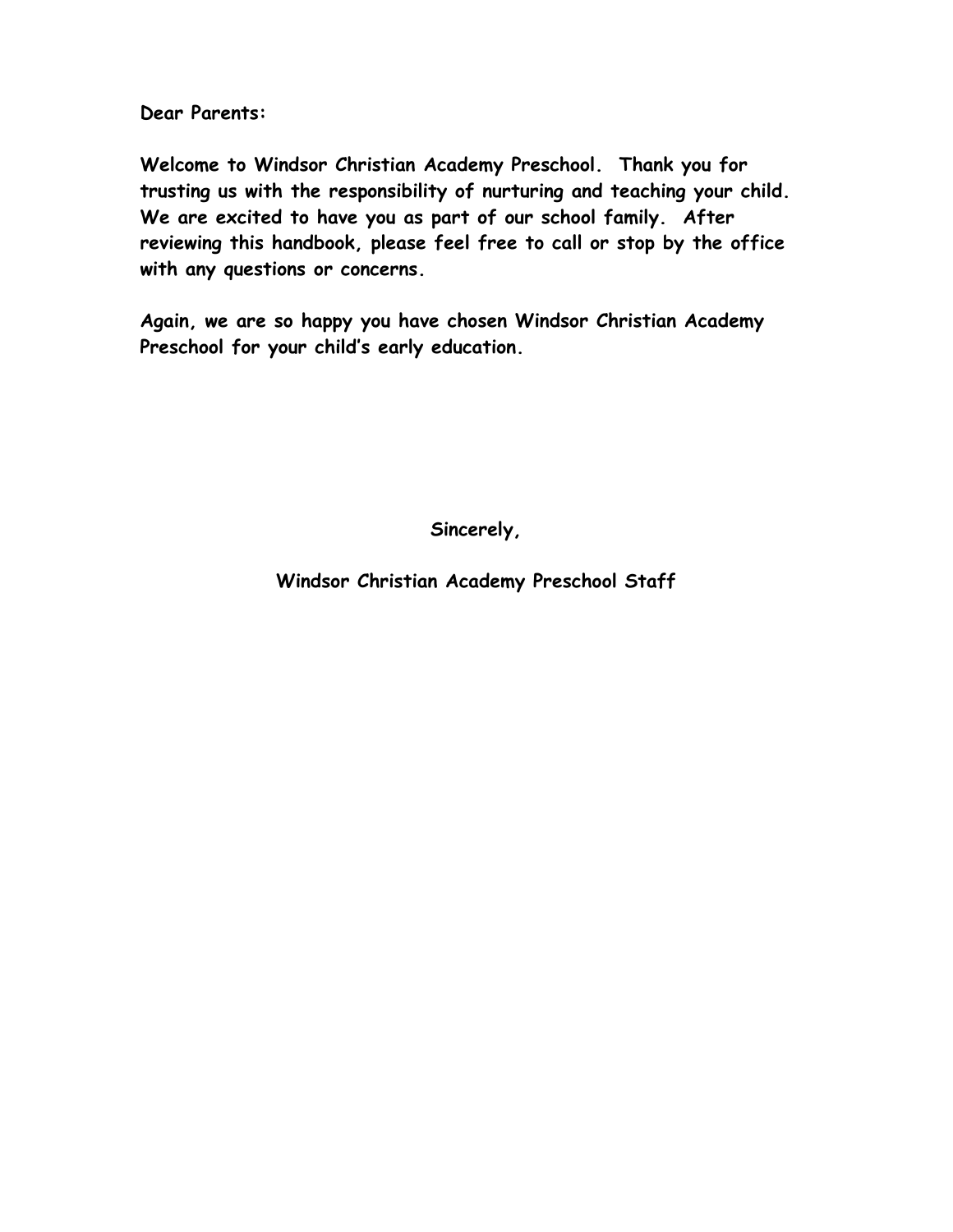# **WINDSOR CHRISTIAN ACADEMY PRESCHOOL MISSION STATEMENT**

**Our program is dedicated to the love and care of your child. Our Christ-centered program balances learning and play activities which are age appropriate. Each day will have group and individual opportunities that allow for the emotional, intellectual, physical and spiritual growth of your child.**

# **WINDSOR CHRISTIAN ACADEMY SCHOOL PHILOSOPHY**

**Windsor Christian Academy exists to glorify God by encouraging students to love Jesus Christ and their neighbor, while educating them in foundational academics.**

**Windsor Christian Academy's philosophy is based upon the Word of God. The primary objective and purpose of the school is to train each student in the Christian way of life and to give our students a comprehensive, general education. Since the primary reason for the existence of the school is a spiritual ministry, evangelistic efforts are made to bring all students to a saving knowledge of Jesus Christ.**

**The academic program through the traditional approach is developed to provide students with the best possible program of studies. There is emphasis on the mastery of the fundamental blocks of material necessary for satisfactory achievement in these areas. Along with the acquisition of facts and concepts in the areas studied, stress is placed upon the development and exercise of the powers of reasoning. Methods of teaching proven to be effective are utilized with a constant search for better methods. Realizing the difference in innate ability, we encourage and expect each student to do his or her best. We believe the traditional system of education educates the the mind and builds character. It encourages competition and teaches the value of living under the free enterprise system of government.**

**Character training is an important element at Windsor Christion Academy. The teacher is the authority in the classroom. Discipline is**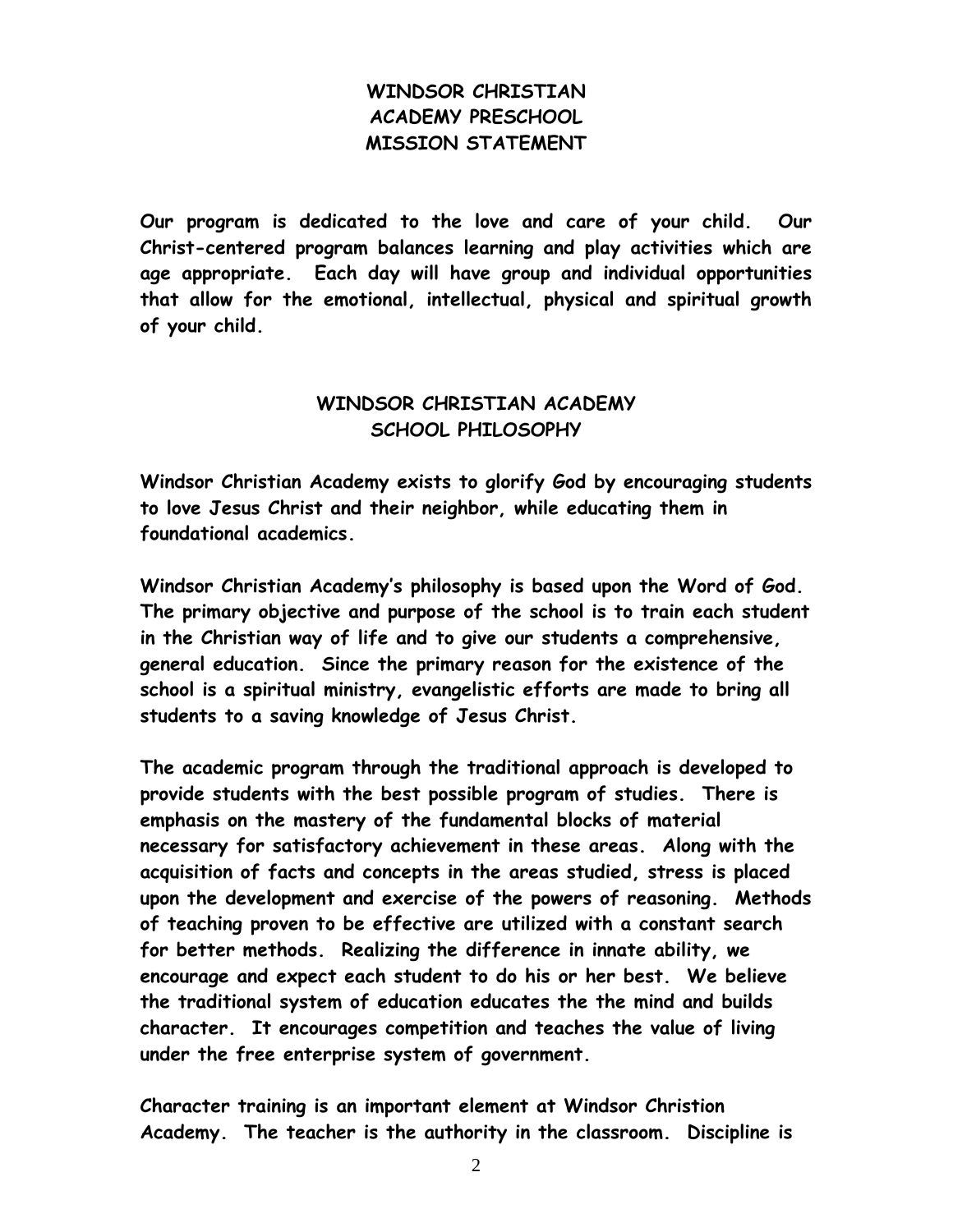**administered firmly, but fairly. To obey, to do right, and to love God and country are attitudes we strive to instill in each student, thus equipping students for his or her role in God's plan for life and for one's proper place in society.**

**Windsor Christian Academy is an integral and inseparable part of the ministry of First Baptist Church of Windsor. While parent involvement is encouraged, ultimate reponsibility for school direction and policies resides with the School Board.**

#### **ADMISSION POLICY**

**A child will be enrolled when they are between 2.5 and 5 years of age (when school begins) and completely toilet trained!**

**It is our policy to admit any healthy child, without discrimination as to race, color, national and ethnic origin to all the rights, privileges, programs and activities generally accorded or made available to students at the school. However, if because of special needs a child cannot participate fully in the school program, and the school cannot adjust itself realistically to meet the needs of the child, then, in the best interests of the child, the parents will be asked to find another school.**

**Inquiries regarding enrollment, management policies, rules, and public relations should be addressed to the Director.**

**Several forms must be completed before the first day of school. They are the Preschool Agreement, Enrollment Form, Identification and Emergency Information Form, Consent for Medical Treatment, Emergency Contact Information Form, Physician's Report including immunization records, Preadmission Health History, Parent's Rights, Personal Rights, and the Statement of Faith. State law requires that all forms be on file before your child may be admitted to the school. It is essential that we have this information about your child. In the event of an illness or a serious accident, the school must be able to contact you and/or your physician.**

**Students are admitted on a first-come, first-serve basis. A child is eligible for enrollment when the Enrollment Form, Agreement, and Registration Fee are received by the office.**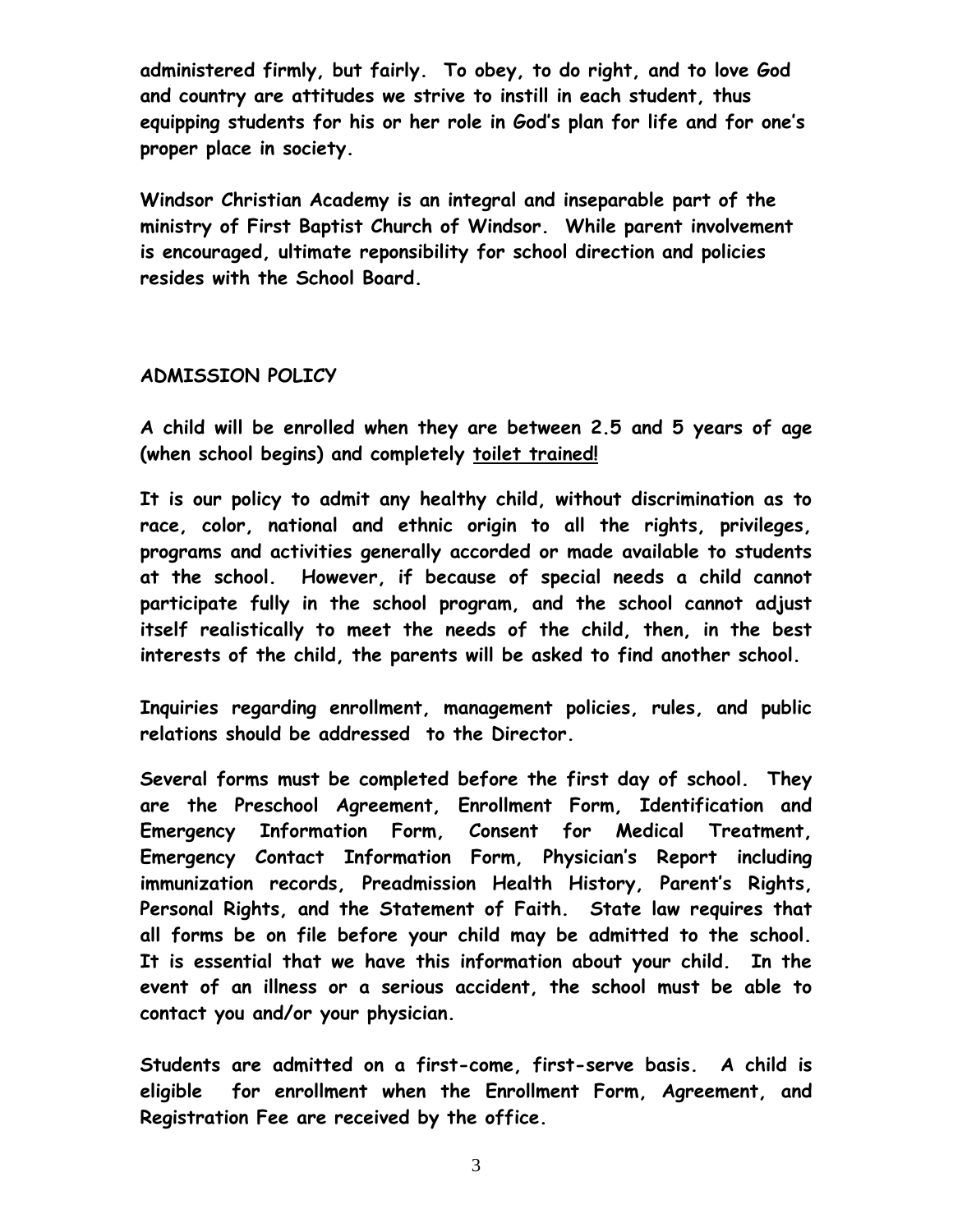### **TIME SCHEDULE**

**The normal operating hours of the Preschool are from 7:00 a.m. to 6:00 p.m., Monday through Friday. (Please see fee schedule for hours needed.)**

**The Preschool will be closed on the holidays and days listed on the yearly preschool calendar.**

**We close at 6:00 p.m. If a child remains at school after this time, the relatives or authorized adults listed on the emergency card will be contacted to pick up the child. If after an hour, no one can be reached and no one comes to pick up the child, it will be necessary to notify the Windsor Police and have them resume responsibility. This would be an extreme emergency, so we ask you to set up an alternate plan.**

### **SIGN IN AND OUT PROCEDURES**

**A parent, guardian, sibling 16 years old or older, or a designated representative 18 years or older must clock each child in and out using the Brightwheel app. Each parent will be sent on invitation to join. Brightwheel will assign each person a 4 digit code. This can be changed under profile. QR codes are in the walkway on the table. There is also a tablet in the office that can be used.**

- **1. Download app.**
- **2. Make any changes to your families profile.**
- **3. Phones or your 4 digit code will be used to sign in your child.**

**Please inform the office if someone different will be picking up or dropping off your child. Anyone picking up a child for the first time will be asked to show proper identification.** 

#### **ARRIVAL AND DEPARTURE PROCEDURES**

**If your child will be coming to school late or being picked up earlier than the contracted times, please try to inform the office in advance. A phone call, email, message on the app, or note is an excellent way to communicate this information.**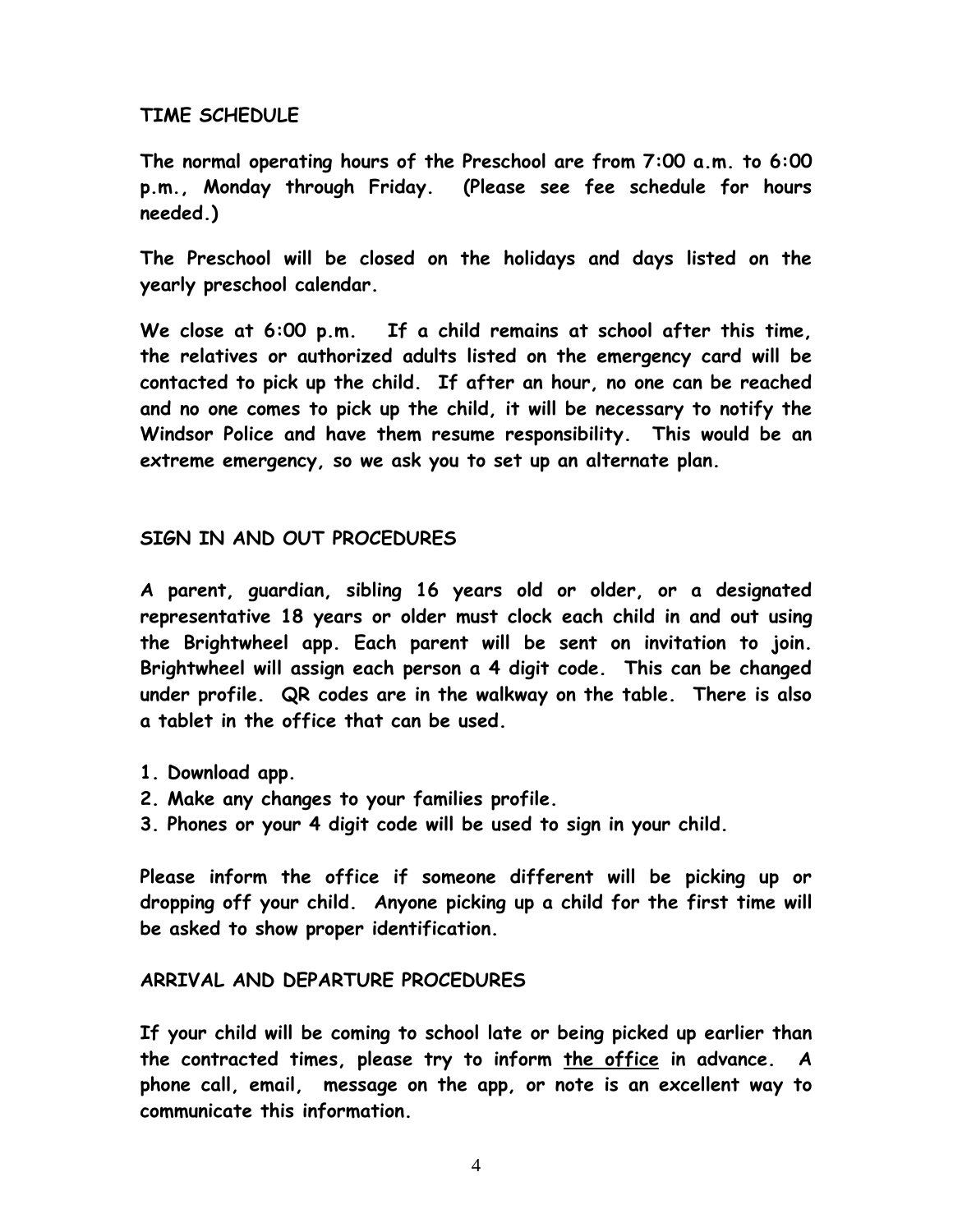**Please walk your child to the playground or classroom and make contact with a teacher when arriving or departing. Children arriving after 9:00am should be taken to the office and will be escorted to their classroom. This helps minimize classroom disruptions.**

# **ATTENDANCE REGULATIONS**

**A parent may not bring an ill child to school. Please have an alternate plan. By strictly enforcing the guidelines below, we minimize the spread of illnesses to teaches and other children. The following are guidelines for parents to follow:**

# **YOU MAY NOT BRING YOUR CHILD TO SCHOOL . . .**

- **- when he/she has a contagious disease**
- **- when he/she has had a fever (temperature above 100 degrees orally) within the last 24 hours.**
- **- when he/she has vomited within the last 24 hours**
- **- when the nose or eyes have a mucus discharge (white or clear allergy related mucus acceptable — yellow or green discharge may indicate infection).**
- **- when he/she has a red/sore throat**
- **- when he/she has an earache**
- **- if he/she has diarrhea within the last 24 hours**
- **- during the first 24-hour period of treatment on antibiotic medication**
- **-if he/she cannot participate comfortably in program activities**

**If your child becomes ill while at school, you will be notified by the staff and expected to remove him/her until the child returns to good health. The staff will make the final decision regarding the health of your child as it relates to participation in the school. A parent or guardian will be contacted if it is the judgement of the school staff that medical attention is necessary. The school will give appropriate first aid to an injured child, but paramedics will be called to the school in the event of a medical emergency.**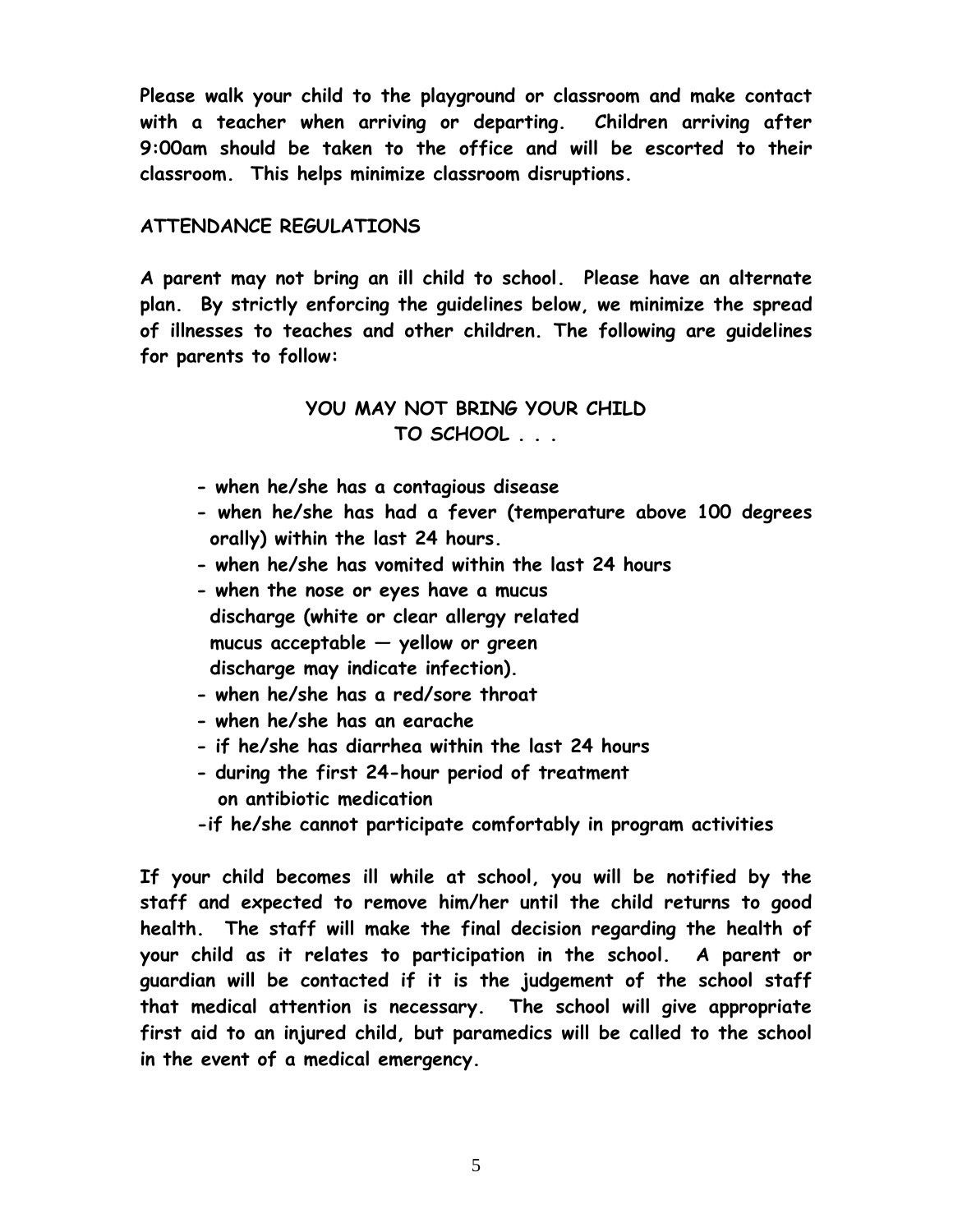### **MEDICATION**

**We will assist parents in administering medication when a child needs it only after the contagious stage of an illness is past. The medication must be in the original unaltered container, clearly marked with the child's name and prescribed dosage. A medication form must be completed and container given to a staff member. The school assumes no liability whatsoever for failure to provide requested medicines, nor for adverse reactions which may be caused by such medicines.**

# **DRESS CODE**

**It is important that you dress your child in modest, comfortable, sturdy, washable play clothes that are appropriate for the weather. We require that items with violence-oriented designs (Ninjas, Batman, Transformers, Power Rangers, Catwoman, Spiderman, Superman, Ninja Turtle, Iron Man, Avengers, Backugan, or any action figure or mystical characters, etc.) NOT be worn to preschool. Shoelaces of excessive length are difficult for carefree safe play, so be alert to this safety issue. Sandals with heel straps are permissible. NO FLIP-FLOPS. Hair must be neat and trimmed and kept out of the eyes.**

**The Director of Windsor Christian Academy Preschool has the final decision on all dress standards as to whether or not an article of clothing is in accordance with the school dress code.**

#### **PERSONAL ITEMS**

**Personal items such as toys, jewelry, special stuffed animals, and other "treasures" should remain at home. We encourage children to participate in Sharing time on their designated day, but these items should not be of extreme monitary or personal value and should remain in the Sharing Basket. "Lovies" used for sleeping may be sent to school, but will remain in the child's backpack except during naptime.**

#### **DISCIPLINE**

**At Windsor Christian Academy Preschool, we want to encourage and enhance learning both in and out of the classroom. We believe in positive discipline and will work with the children to develop appropriate behaviors. Redirection of a child's activity along with reinforcement of**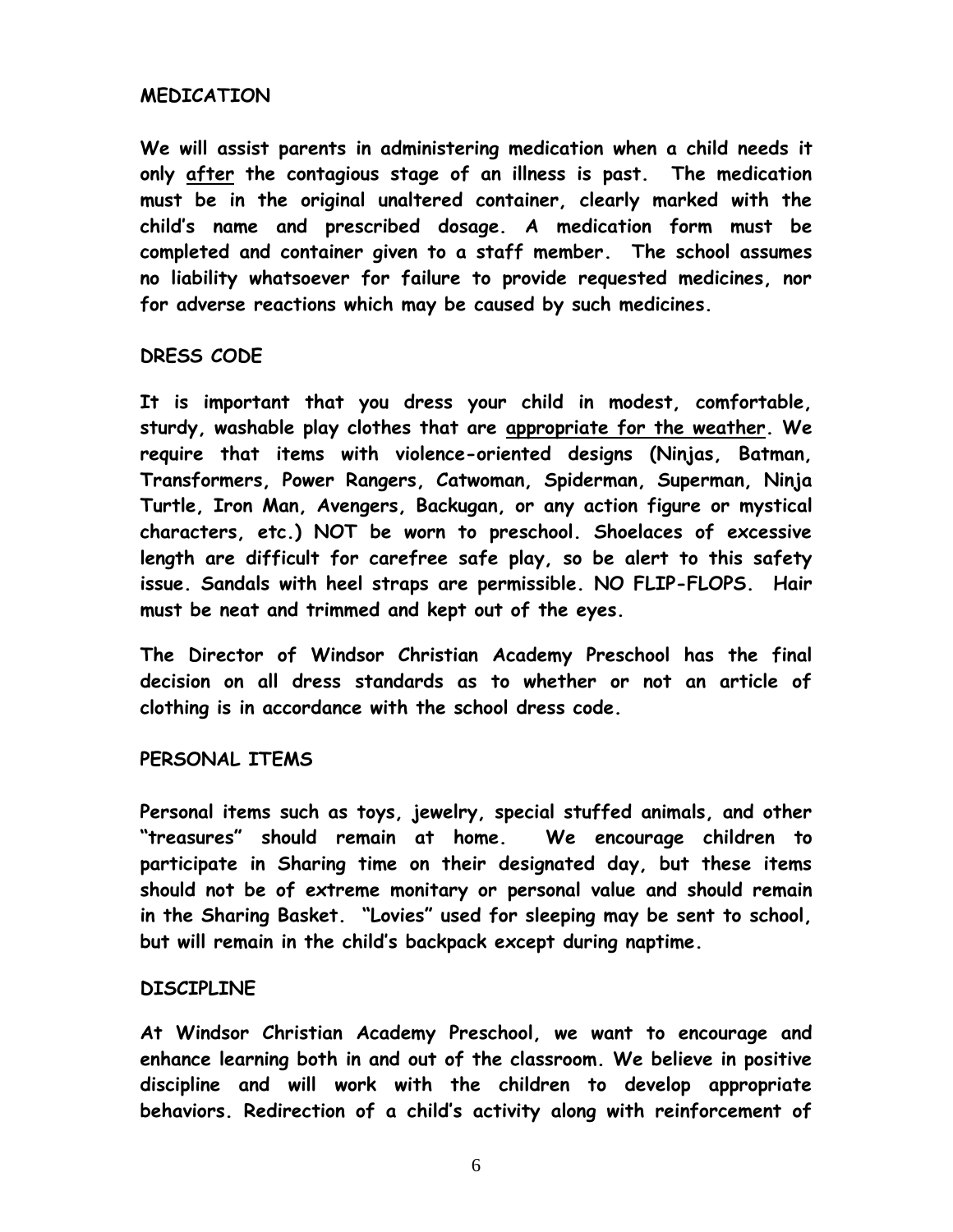**positive behavior is effective in controlling potential problems. If a child's behavior is continually unacceptable, the child will be asked to come to the office until he/she chooses to rejoin the group and use appropriate behavior. There is no corporal punishment in the preschool.**

**We use the following rules of behavior:**

- **use an inside voice in the building**
- **walk with quiet feet (except for teaching activities)**
- **no hitting or fighting**
- **use all equipment the correct way**
- **listening ears when the teacher is talking**
- **respect the people and property of the school**
- **use appropriate language - no profanity or obscenity of word or action**

**Consequences of unacceptable behavior:**

**1. The staff will correct improper behavior by redirecting the child and reinforce positive behavior.**

**2. In instances where improper behavior is repeated, or the safety of other children is at risk, the behavior will be noted in the child's file and the parents notified.**

**3. If, after involving the parents, the behavior continues, the child may be disenrolled from the school. The Director retains the right to determine if a child is compatible with and/or benefiting from the school.**

# **FORMS AND FILES**

- **The forms in the packet given to you must be filled out and returned to the preschool before the first day of school.**
- **Immunization Records are required before a child can attend school.**
- **Physician's Report must be completed and returned within 30 days of a child's start date.**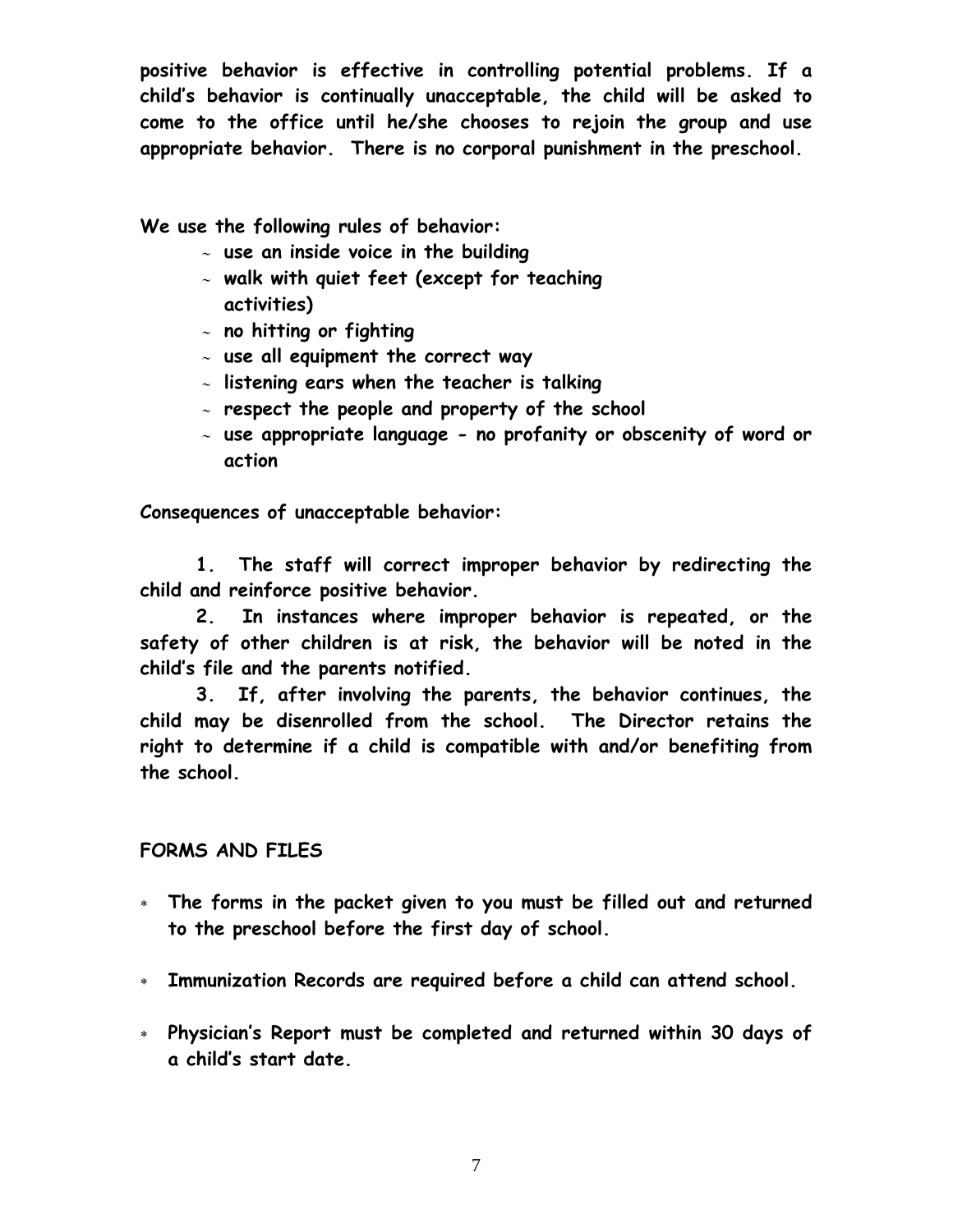**Take-home files are for the teacher's use only. If you have items (invitations, notes, literature) that you would like us to consider distributing on your behalf, please speak to someone in the office.**

**PERSONAL ITEMS, CUBBIES, LUNCHES AND BACKPACKS**

- **The school will make every effort to safeguard the personal possessions of a child, but will not be responsible for lost, stolen or broken items.**
- **We supply a cubby for each child. Coats, hats and sweaters are to be kept in the child's cubby.**
- **For children who stay for lunch, please label all items or containers that need to be warmed. Please no foil or glass. Silverware and beverages (milk or water) are provided by the school. Please use an icepack when sending perishable items to school for lunch. We recommend that you do not send fruit snacks or fruit roll-ups but choose at least three "growing foods" from the 4 basic food groups (protein, dairy, fruit/vegetable, grain).**
- **Please, no candy, gum or soda.**
- **For children that nap, please provide a crib-sized sheet and a blanket in a zippered backpack for individual storage. This pack also serves as a laundry bag. Please take home your bedding every Friday for laundering. If you forget your bedding on Monday, the school will loan you bedding for a \$2.00 laundry fee.**

# **SPECIAL DAYS AND ACTIVITIES**

- **Children have an opportunity to celebrate their birthday during morning snack time. You will receive a note from your child's teacher giving you the opportunity to provide snack. Children with a summer birthday will have a "un-birthday" during the year.**
- **We take a lot of photographs throughout the year. Your child's image (not his/her name) may be used in advertising or publications. If you wish to exclude your child from the school's photographs, please submit a letter stating your wishes.**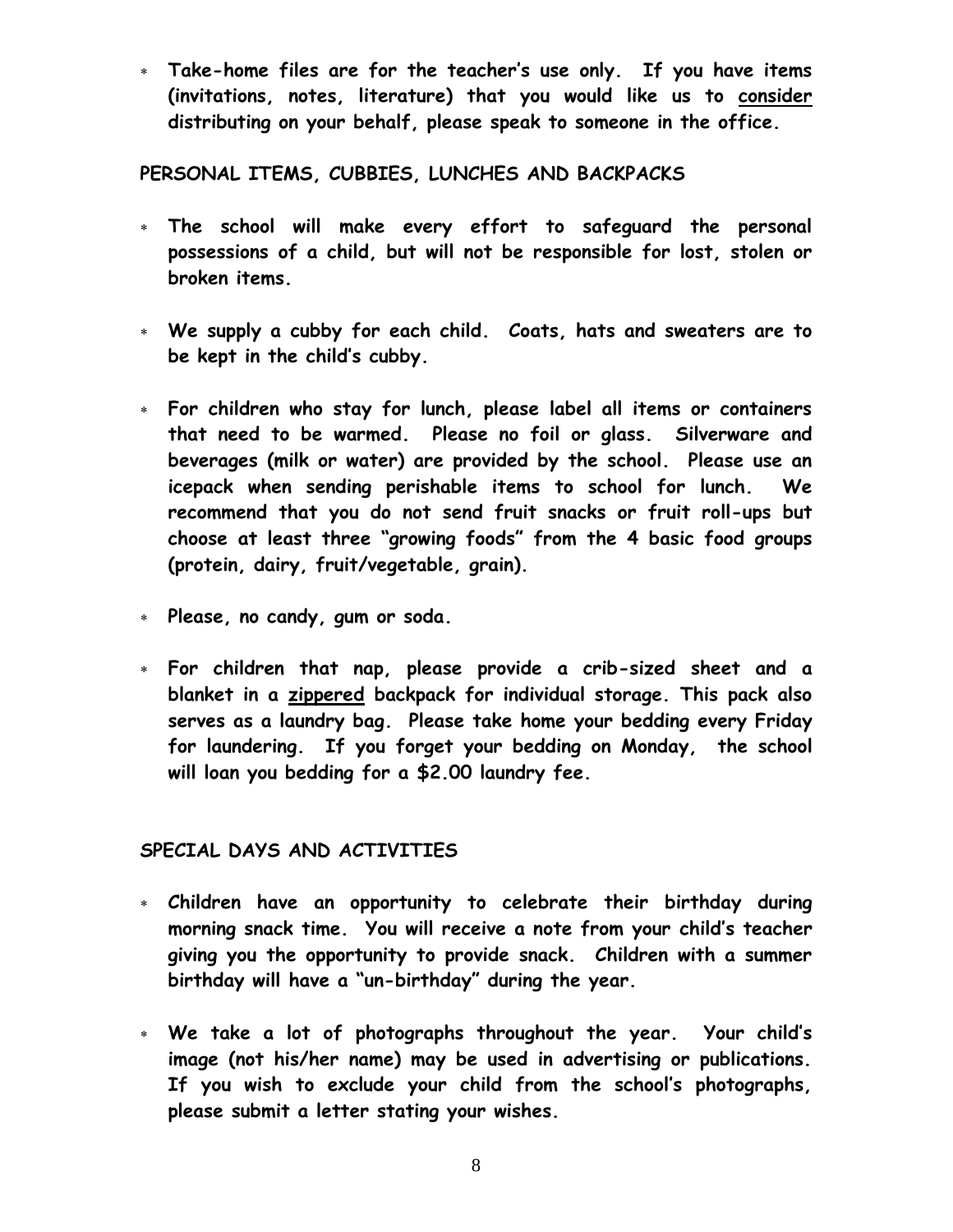### **REPORTING**

 **The Director or other staff members shall report to Child Protective Services, or the Police Department, any suspicion of child abuse (sexual or otherwise) neglect or endangerment as required by State Penal Code Section 11166.**

#### **DISENROLLMENT OF CHILD**

**This agreement shall cease if any one or more of the following occur:**

- **1. Serious illness of the child, preventing school attendance.**
- **2. The parents or guardians allow their account to become delinquent.**
- **3. The parents or guardians fail to meet the requirements in this agreement, or in any of the rules or regulations of the handbook provided by the school.**
- **4. Please submit a written LETTER OF INTENT with a two-week notification if you need to withdraw your child from school.**
- **5. The school determines it is unable to meet the needs of the child and it is not in the best interest of the school or the other children.**

#### **SCHOOL FEES**

**Tuition will be handled by the Preschool office. Payments are due once a month on the 1st for the upcoming month and are late after the 10th. The late charge is \$25.** 

**The Family Tuition is a contracted, monthly amount. Illnesses, vacations, and school holidays do not affect the Family Tuition payment amount.**

**The Preschool Agreement/Contract can be changed on the first of the month to allow for adjustments in a child's schedule.**

**If the academic school year continues into the first week of June, and your child is not enrolled for the summer session, families will be charged a daily rate for this week.** 

**Summer Session is billed at a weekly rate determined by the number of hours per week the child attends.**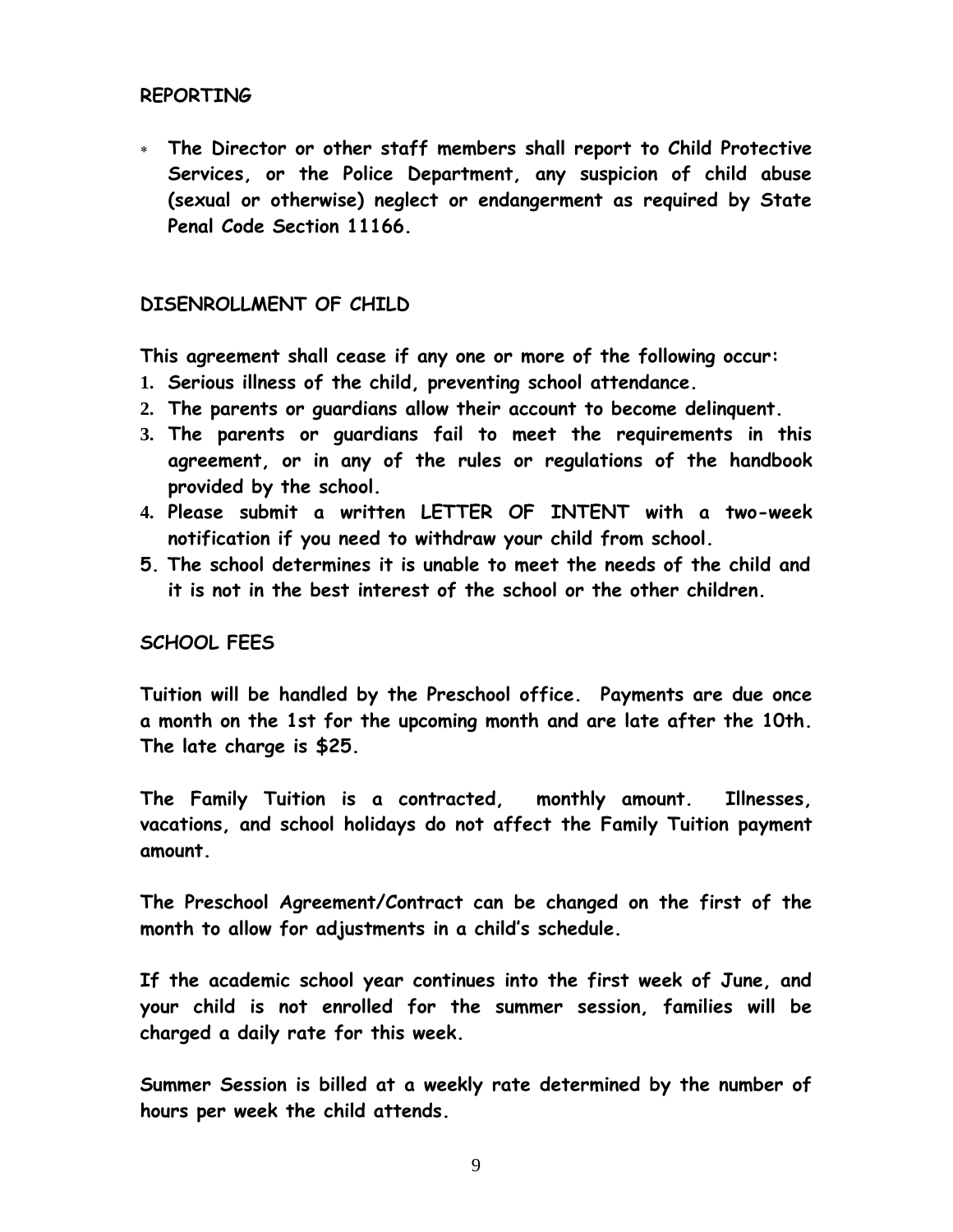**There is a \$25 returned check fee. All accounts over 30 days delinquent will result in the suspension of the student until the account is paid, unless special arrangements have been made with the Preschool Director. The school will send a statement through email with amount owed. A \$25 late fee will be assessed on the 11th of each month for all delinquent accounts.** 

**Children who are at the preschool past 12:00 noon, and do not have a lunch, will be provided a lunch.** 

**Children who are at the preschool past 1:00pm will be asked to lie down for nap. If a child does not have a crib sheet or blanket, the school will provide these items for a \$2.00 charge. Parents will receive a note regarding this fee and it must be paid, in cash, directly to the office.**

### **DISCOUNTS**

**There is a 15% sibling discount for a 2nd preschool child's tuition. If your child is enrolled in Windsor Christian Academy, and a second child is enrolled for 15 hours or more in the preschool, you are eligible for the multiple child discounts outlined below. Discounts are applied August-May and distributed evenly among children.** 

| $2nd$ child | \$30.00/mo off per child  |
|-------------|---------------------------|
| $3rd$ child | \$70.00/mo off per child  |
| $4th$ child | \$152.00/mo off per child |

**If a family has two or more children in the preschool, and children in the Academy, they can choose to take either the 15% sibling discount or the multiple child discount outlined above. Sibling discounts and multiple child discounts cannot be combined. A 3% discount will be given if the whole year is paid in advance.** 

**We appreciate your referrals. There is a \$100.00 per family Referral Credit. This amount is pro-rated over a 10 month period.**

**We also offer a Kindergarten Incentive Credit for families who enroll their child in WCA Kindergarten. This credit is calculated based on**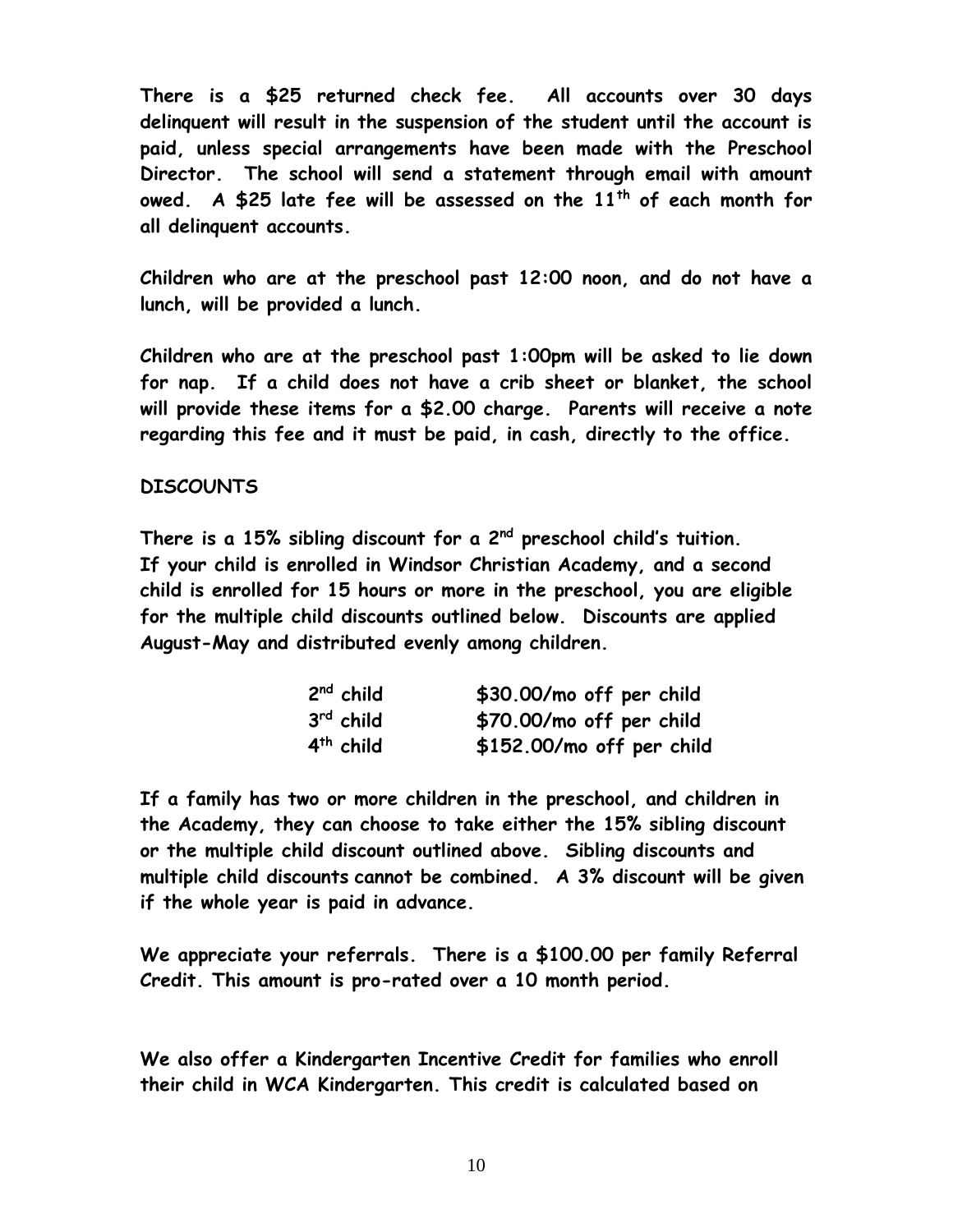**annual tuition paid to Windsor Christian Preschool the year prior to Kindergarten.** 

**LATE FEES** 

**Promptness in picking up your child is imperative. Pick-up times are: 11:45 a.m. if not staying for lunch 12:45 p.m. if not staying for rest time Before 6:00pm**

**There is a \$10 fee for the first 10 minutes beginning at noon and 1:00 p.m. and then \$5 for each minute after that. Advance arrangements must be made if your child will be staying for lunch and/or rest time, otherwise the overtime rate will apply.** 

**There is a \$20 Late Pick Up Fee beginning at 6:01 p.m. then \$5 late fee for each minute after that. Three late pick-ups (after 6:00 p.m.) may result in your child being disenrolled from the school.**

**SCHOOL CLOSURE**

**Parents will be notified through Brightwheel, Facebook, and local radio stations (KZST, KSRO).** 

**If for some reason, the school must be closed for natural disasters then the WCA School Board, WCA Principle, and WCAP Director will decide if a credit will be given to families.** 

#### **SCHOOL EMERGENCY**

**Temporary Location Sites:** 

**1. First Baptist Church of Windsor—We will be on the ball field or Auditorium**

**2. Los Robles Park—10860 Rio Ruso Dr. We would walk to this site, if the school is unsafe.**

#### **GREAT INFORMATION TO HAVE**

**School Phone Number: 707-838-3084 School email: domalley@windsorchristianacademy.org**